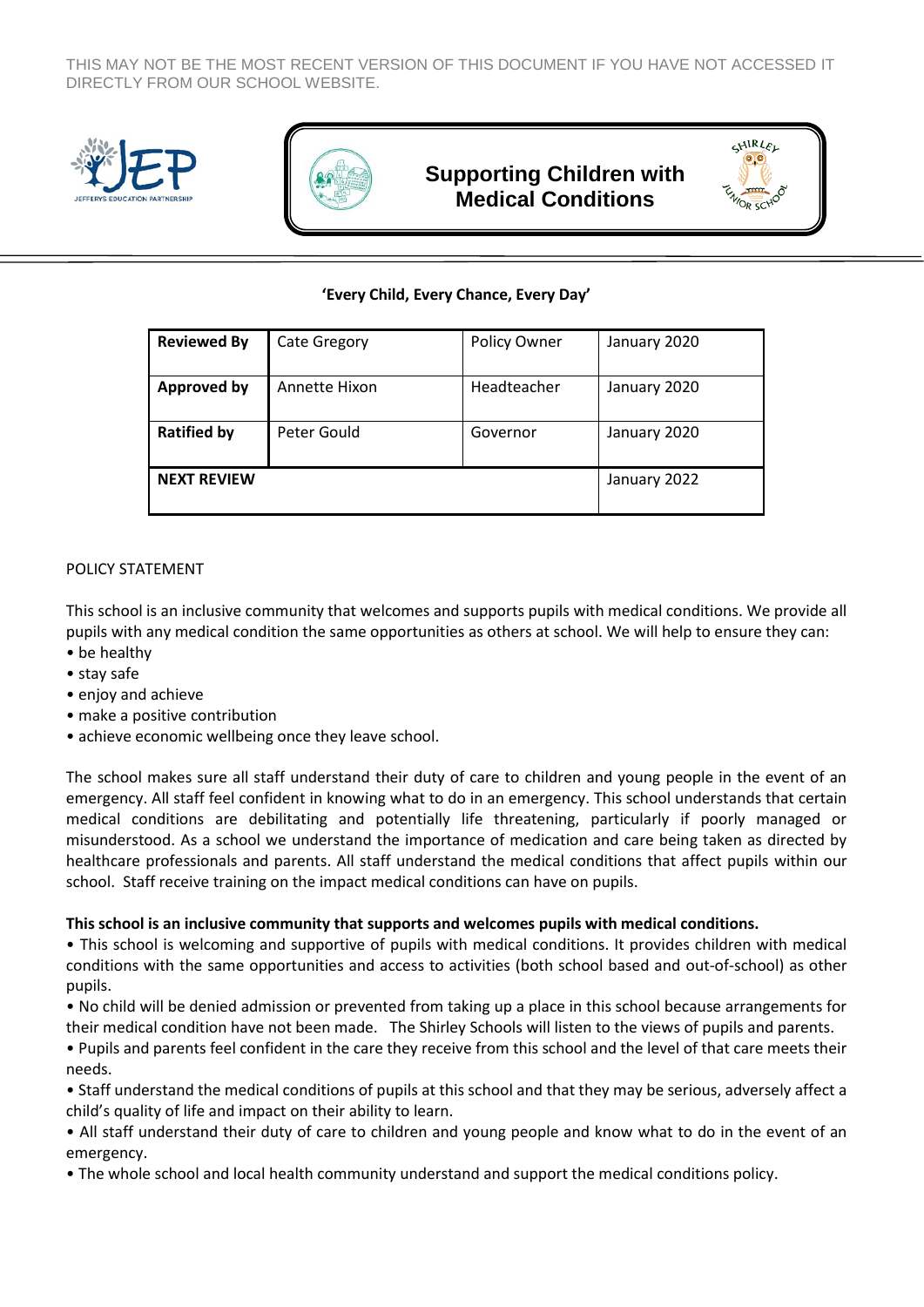• The Shirley Schools understand that all children with the same medical condition will not have the same needs.

• The Shirley Schools recognises that duties in the Children and Families Act (England only), the Equality Act (England, Wales and Scotland) and the Disability Discrimination Act (Northern Ireland only) relate to children with disability or medical conditions and are anticipatory.

### **Policy framework**

The policy framework describes the essential criteria for how the school can meet the needs of children and young people with long-term medical conditions. This school's medical conditions policy is drawn up in consultation with a wide range of local key stakeholders within both the school and health settings.

• Stakeholders should include pupils, parents, school nurse, school staff, governors, the school employer, relevant local health services and relevant supporter organisations.

# **The medical conditions policy is supported by a clear communication plan for staff, parents\* and other key stakeholders to ensure its full implementation.**

• Pupils, parents, relevant local healthcare staff, and other external stakeholders are informed of and reminded about the medical conditions policy through clear communication channels.

# **All children with a medical condition should have an individual healthcare plan (IHP).**

• An IHP details exactly what care a child needs in school, when they need it and who is going to give it.

• It will include information on the impact any health condition may have on a child's learning, behaviour or classroom performance.

• The IHP is drawn up with input from the child (if appropriate) their parent/carer, relevant school staff and healthcare professionals, ideally a specialist if the child has one.

### **All staff understand and are trained in what to do in an emergency for children with medical conditions at this school.**

• All school staff, including temporary or supply staff, are aware of the medical conditions at this school and understand their duty of care to pupils in an emergency.

• All staff receive training in what to do in an emergency and this is refreshed at least once a year.

• The child's IHP explains what help they need in an emergency. The IHP will accompany a pupil should they need to attend hospital. Parental permission will be sought and recorded in the IHP for sharing the IHP within emergency care settings.

# **All staff understand and are trained in the school's general emergency procedures.**

• All staff, including temporary or supply staff, know what action to take in an emergency and receive updates at least yearly. As the IHP cards are available in class information folders.

• If a pupil needs to attend hospital, a member of staff (preferably known to the pupil) will stay with them until a parent arrives, or accompany a child taken to hospital by ambulance. They will not take pupils to hospital in their own car.

# **This school has clear guidance on providing care and support and administering medication at school.**

• The Shirley Schools understand the importance of medication being taken and care received as detailed in the pupil's IHP.

• We endeavour to ensure that there are more than one member of staff who have been trained to administer the medication and meet the care needs of an individual child. This school will ensure that there are sufficient numbers of staff trained to cover any absences, staff turnover and other contingencies. This school's governing body has made sure that there is the appropriate level of insurance and liability cover in place.

• As a school we will not give medication (prescription or non-prescription) to a child under 16 without a parent's written consent except in exceptional circumstances, and every effort will be made to encourage the pupil to involve their parent, while respecting their confidentiality.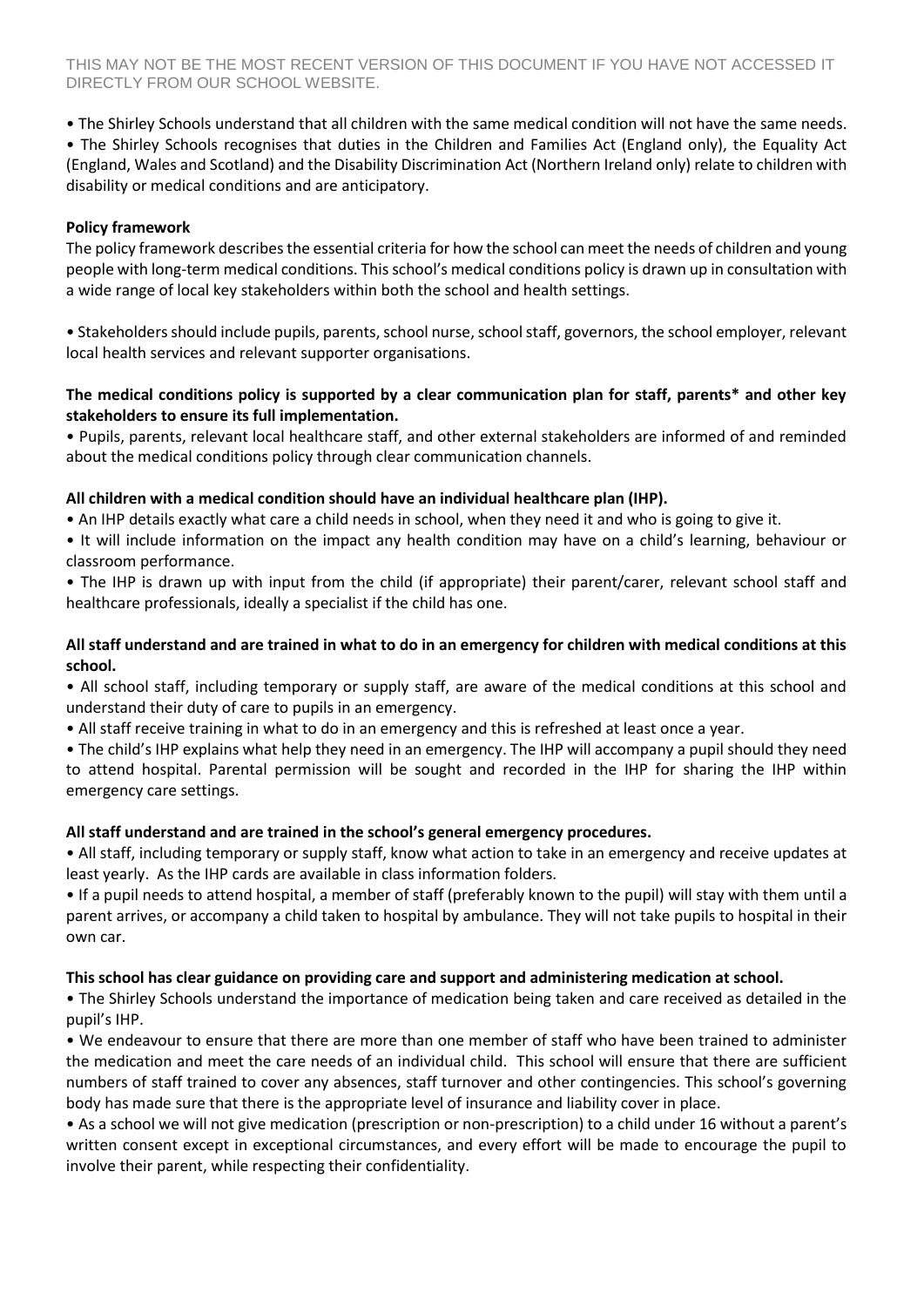• When administering medication, for example pain relief, this school will check the maximum dosage and when the previous dose was given. Parents will be informed. This school will not give a pupil under 16 aspirin unless prescribed by a doctor.

• The schools make sure that a trained member of staff is available to accompany a pupil with a medical condition on an off-site visit, including overnight stays.

• Parents understand that they should let the school know immediately if their child's needs change.

• If a pupil misuses their medication, or anyone else's, their parent is informed as soon as possible and the school's disciplinary procedures are followed.

### **This school has clear guidance on the storage of medication and equipment at school.**

• The Shirley Schools ensure that all staff understand what constitutes an emergency for an individual child and makes sure that emergency medication/equipment is readily available wherever the child is in the school and on off-site activities, and is not locked away. Pupils may carry their emergency medication with them if they wish/this is appropriate.

• Pupils may carry their own medication/equipment, or they should know exactly where to access it.

• We endeavour to ensure that all medication is stored safely, and that pupils with medical conditions know where they are at all times and have access to them immediately.

• Regular checks ensure we store medication that is in date and labelled in its original container where possible, in accordance with its instructions. The exception to this is insulin, which though must still be in date, will generally be supplied in an insulin injector pen or a pump.

• Parents are asked to collect all medications/equipment at the end of the school term, and to provide new and in-date medication at the start of each term.

• If a pupil is on roll with a specific medical condition that requires needles, the school will ensure the disposal of needles and other sharps in line with local policies. Sharps boxes will be kept securely at school if required, will accompany a child on off-site visits. They will be collected and disposed of in line with local authority procedures.

### **Clear policies for record keeping**

• Parents at this school are asked if their child has any medical conditions on the enrolment form.

• An IHP is used to record the support an individual pupil needs around their medical condition. The IHP is developed with the pupil (where appropriate), parent, school staff, specialist nurse (where appropriate) and relevant healthcare services.

• The schools have a centralised register of IHPs, and an identified member of staff has the responsibility for this register.

• IHPs are regularly reviewed, at least every year or whenever the pupil's needs change in line with the HAMWIC health and safety advisor.

• The pupil (where appropriate) parents, specialist nurse (where appropriate) and relevant healthcare services hold a copy of the IHP. Other school staff are made aware of and have access to the IHP for the pupils in their care.

• We ensure that the pupil's confidentiality is protected. We would always seek permission from parents before sharing any medical information with any other party.

• This school meets with the pupil (where appropriate), parent, specialist nurse (where appropriate) and relevant healthcare services prior to any overnight or extended day visit to discuss and make a plan for any extra care requirements that may be needed. This is recorded in the pupil's IHP which accompanies them on the visit.

• This school keeps an accurate record of all medication administered, including the dose, time, date and supervising staff.

• We make sure that all staff providing support to a pupil and other relevant teams have received suitable training and ongoing support, to make sure that they have confidence to provide the necessary support and that they fulfil the requirements set out in the pupil's IHP. This would be provided by either the specialist nurse/school nurse/other suitably qualified healthcare professional and/or the parent. The specialist nurse/ school nurse/other suitably qualified healthcare professional will confirm their competence, and this school keeps an up-to date record of all training undertaken and by whom.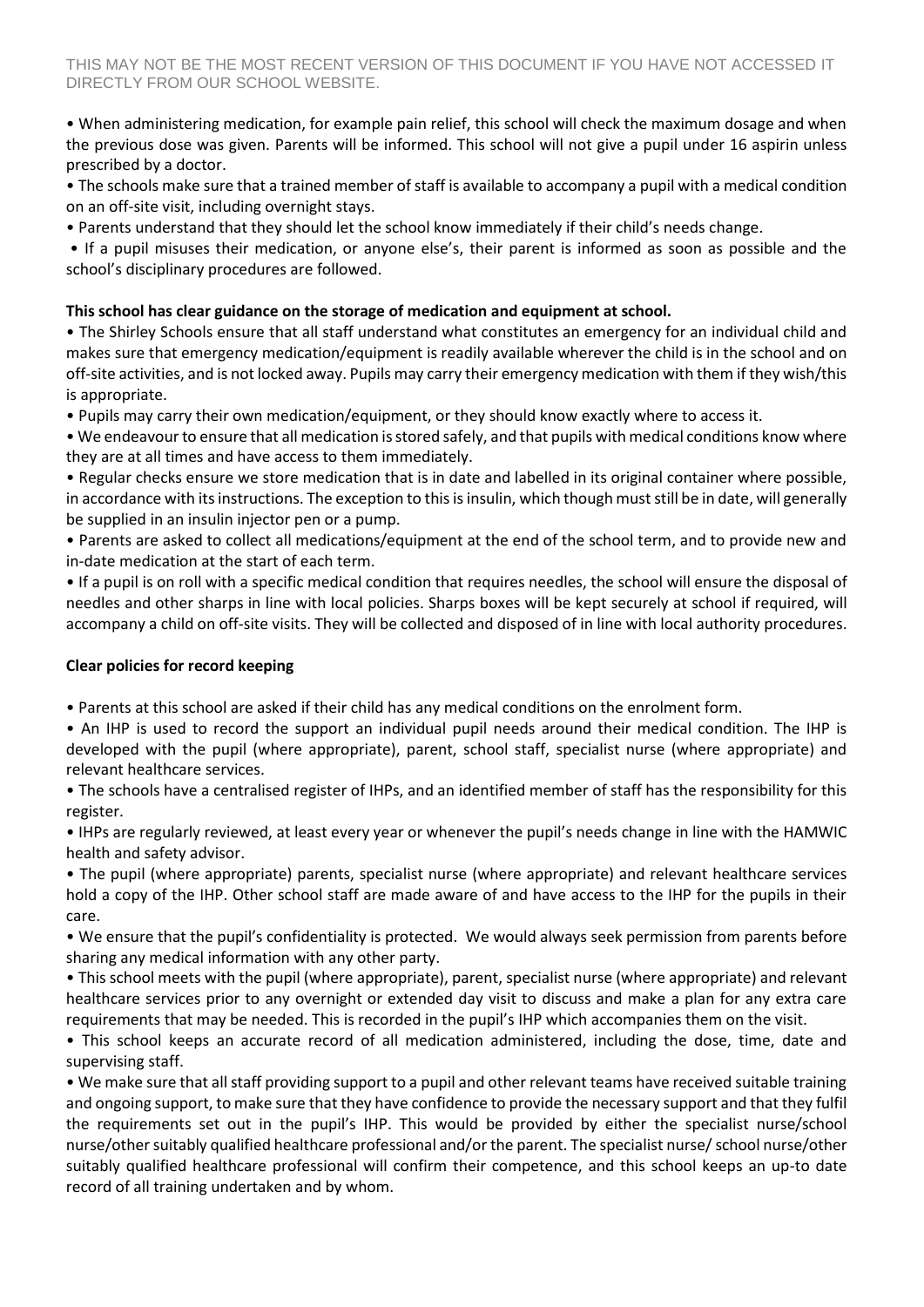### **This school ensures that the whole school environment is inclusive and favourable to pupils with medical conditions. This includes the physical environment, as well as social, sporting and educational activities.**

• We are committed to providing a physical environment accessible to pupils with medical conditions and pupils are consulted to ensure this accessibility. This school is also committed to an accessible physical environment for out-of-school activities.

• Shirley schools makes sure the needs of pupils with medical conditions are adequately considered to ensure their involvement in structured and unstructured activities, extended school activities and residential visits.

• All staff are aware of the potential social problems that pupils with medical conditions may experience and use this knowledge, alongside the school's bullying policy, to help prevent and deal with any problems. They use opportunities such as PSHE and science lessons to raise awareness of medical conditions to help promote a positive environment.

### **Shirley schools understands the importance of all pupils taking part in physical activity and that all relevant staff make appropriate adjustments to physical activity sessions to make sure they are accessible to all pupils. This includes out-of-school clubs and team sports.**

• This school understands that all relevant staff are aware that pupils should not be forced to take part in activities if they are unwell. They should also be aware of pupils who have been advised to avoid/take special precautions during activity, and the potential triggers for a pupil's medical condition when exercising and how to minimise these.

• This school makes sure that pupils have the appropriate medication/equipment/food with them during physical activity.

• This school makes sure that pupils with medical conditions can participate fully in all aspects of the curriculum and enjoy the same opportunities at school as any other child, and that appropriate adjustments and extra support are provided.

• All school staff understand that frequent symptoms, such as limited concentration and frequent tiredness, may be due to a pupil's medical condition and will support the family to access learning by adapting the environment accordingly. This school recognises this may affect some pupil's attendance if their absences relate to their medical condition and will this is monitored and supported through the Educational Welfare Officer and Family Support Worker.

• This school will refer pupils with medical conditions who are finding it difficult to keep up educationally to the SENCO/ ALNCO/Special Educational Needs Advisor who will liaise with the pupil (where appropriate), parent and the pupil's healthcare professional.

• Pupils at this school learn what to do in an emergency.

• This school makes sure that a risk assessment is carried out before any out-of-school visit, including work experience and educational placements. The needs of pupils with medical conditions are considered during this process and plans are put in place for any additional medication, equipment or support that may be required.

#### **This school is aware of the common triggers that can make common medical conditions worse or can bring on an emergency. The school is actively working towards reducing or eliminating these health and safety risks and has a written schedule of reducing specific triggers to support this.**

• This school is committed to identifying and reducing triggers both at school and on out-of-school visits.

• School staff have been given training and written information on medical conditions which includes avoiding/reducing exposure to common triggers. It has a list of the triggers for pupils with medical conditions at this school, has a trigger reduction schedule and is actively working towards reducing/ eliminating these health and safety risks.

• The IHP details an individual pupil's triggers and details how to make sure the pupil remains safe throughout the whole school day and on out-of-school activities. Risk assessments are carried out on all out-of-school activities, taking into account the needs of pupils with medical needs.

### **Policy and Medical Procedures Review**

Shirley schools reviews all medical emergencies and incidents to see how they could have been avoided, and changes school policy according to these reviews. Where a child is returning to school following a period of